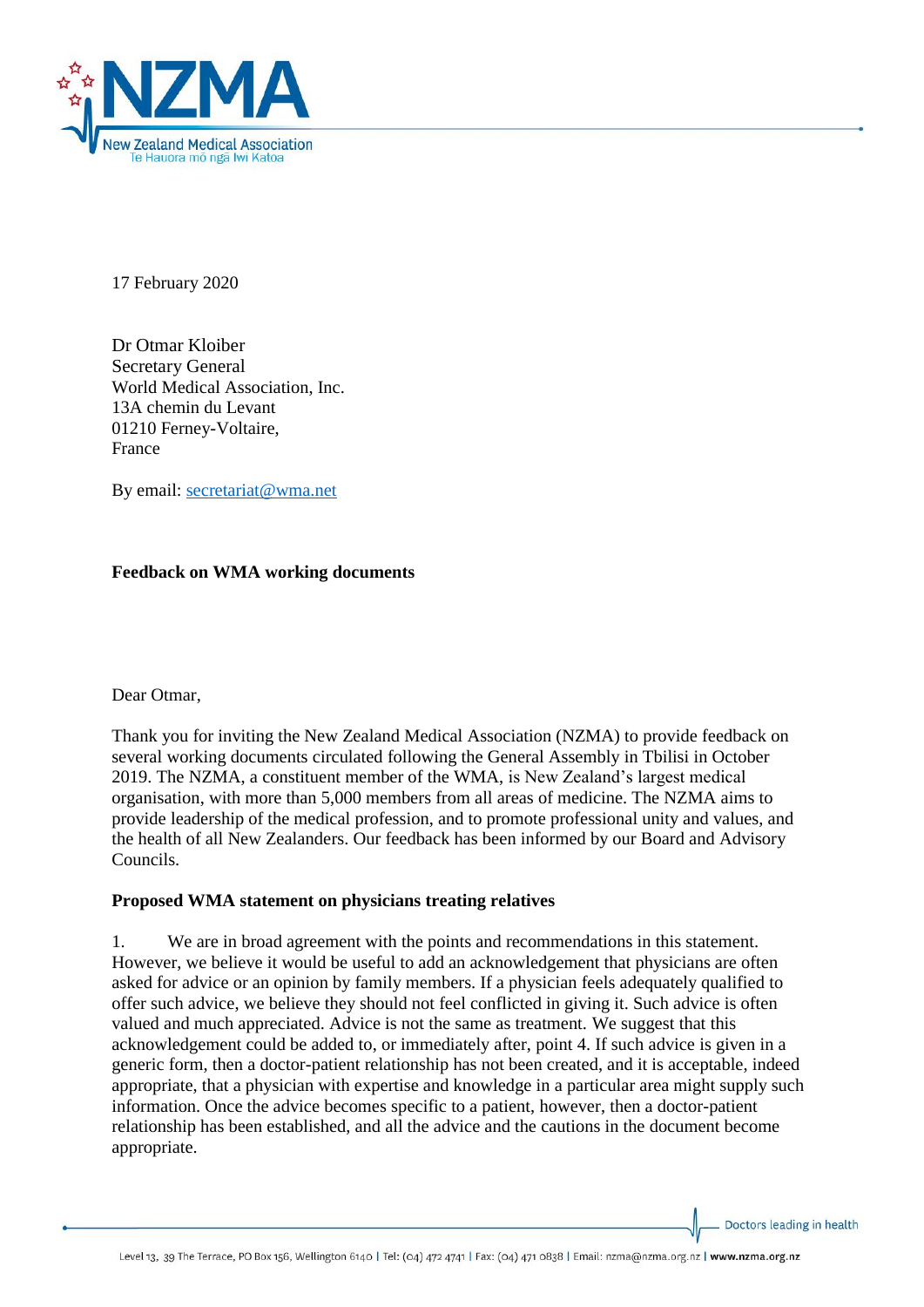2. We also suggest that it would be useful for this statement to recognise the right of physicians to advocate for their own family members.

# **Proposed revision of WMA declaration of Oslo on social determinants of health**

3. We are generally comfortable with this revised declaration but suggest the narrative needs to extend to the societal determinants of health (which include commercial, political, governance, economic, cultural, and even religious determinants). It would also be useful for the declaration to include reference to some of the more recent frameworks around determinants of health that have been described, such as those identified by the New Zealand College of Public Health Medicine.<sup>1</sup>

## **Proposed revision of WMA statement on guiding principles for the use of telehealth for the provision of health care**

4. We welcome the revision of this statement which we note combines the previous version of the WMA statement on telehealth with previous statements on the ethics of telemedicine and on mobile health. We particularly welcome the reference to ensuring equity of access to telehealth. In point 2 of the preamble, we suggest the addition of a comma after the word diagnostics and after self-care to improve clarity and reduce ambiguity around self-diagnosis.

5. In point 7 of the preamble, we suggest expanding on how mobile health (mHealth) technologies can be used by adding the following examples:

- electronic storage of user generated data (eg, calorie intake, exercise, alcohol intake)
- communication of user generated data (such as the above) to clinicians
- direct online messaging between clinicians and patients
- online video chats between clinicians and patients
- group chats between Multidisciplinary Care Teams and patients
- access to visual advice (in the form of text, pictures, videos, interactive pages, games)
- wearable technologies such as smart watches and fitness bands that automate data input
- applications that synthesise and present data in a manner easy to visualise and interpret
- technologies that are emerging such as Virtual Reality (VR) that may be used in the future as they become more affordable.

6. With respect to point 11 of the preamble, we contend that mHealth technologies involve much more than simply the measurement or manual input of data. The primary purpose is stated in point 2 of the statement and involves not only the collection of data, but the communication between patients and clinicians, patient education, patient reminders, clinician communication, remote consultations, patient self-care, health promotion, etc.

7. In addition to the challenges faced by the mHealth market that have been identified in paragraph 12 of the preamble, it may be useful to give further examples of challenges such as the following:

- requiring developers to create software rather than using 'off-the-shelf' solutions that do not meet local requirements
- having software that is difficult to maintain and update (due to poor communication with developers, lack of ongoing funding, lack of communication between end users and software developers)
- poor compatibility of software design (such that it doesn't translate well between different operating systems)
- the requirement for users to have stable internet access in remote locations.

**.** 

<sup>1</sup> [https://www.nzcphm.org.nz/media/132571/context\\_of\\_ph\\_for\\_webpage.pdf](https://www.nzcphm.org.nz/media/132571/context_of_ph_for_webpage.pdf)